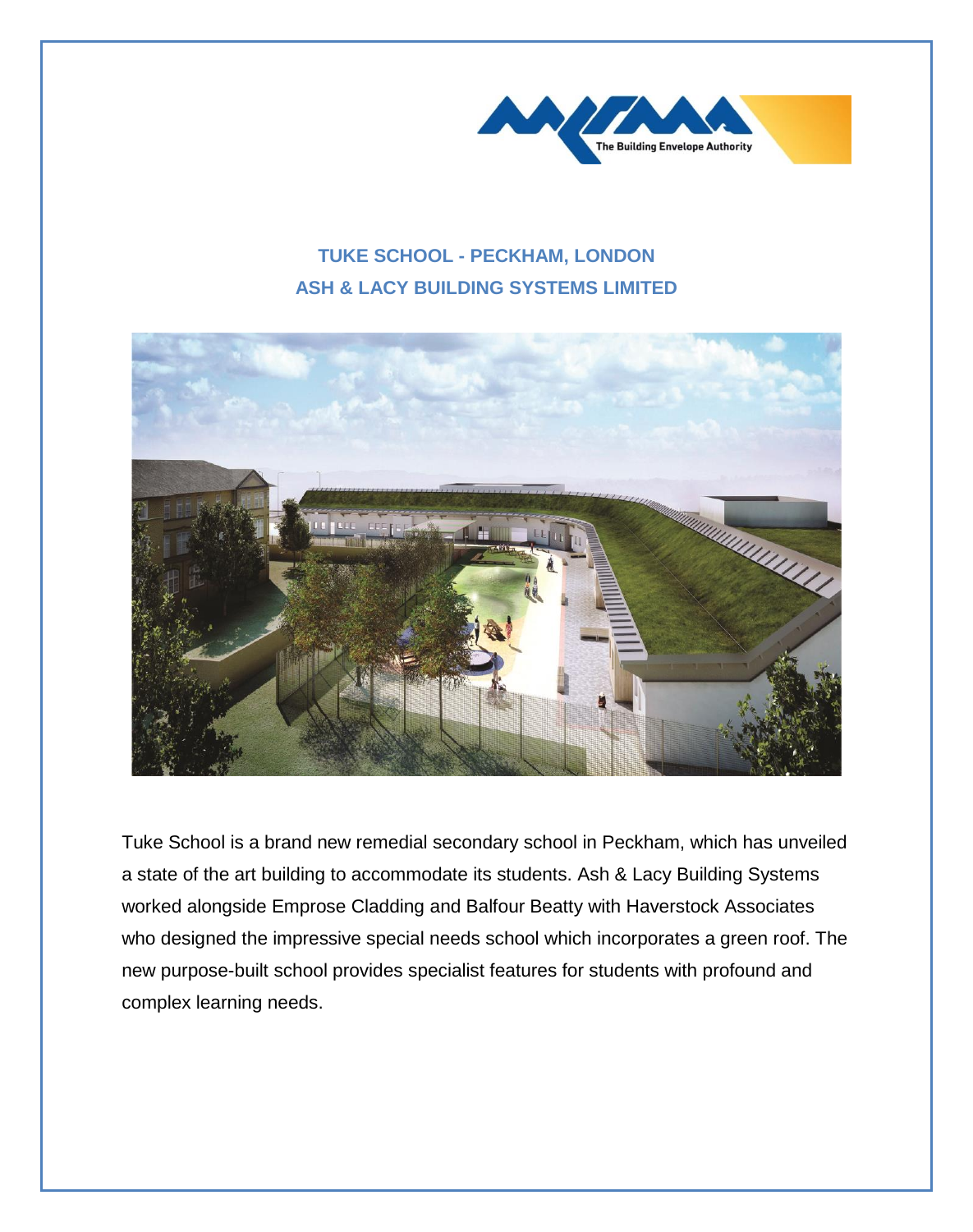The school, in Daniel Gardens, South London, is the first project to be delivered by Southwark Council's local education partnership, 4 Futures, and is designed to be 'sensory' through the use of texture, sound and light to aid students' independence.

All elements of the school, from the one-storey design, to the external cladding and materials used are tactile and chosen to assist students and improve their experience at the school.

In total, 4,000 square metres of metal deck was supplied by Ash & Lacy, of which 2,400 square metres was used under the flat roof and remaining 1,600 square metres was used under the standing seam element.

Tuke School features a green roof – and one of the factors that led Ash & Lacy to be specified for the project was due, in part, to the company's green credentials. Ash & Lacy were able to offer their AshZip product, manufactured with a high recycled content of aluminium which complemented the sustainable design requirement of sedum roofs.

AshZip has a green rating of A+ in accordance with the BRE green guide ref 812550034 and many of Ash & Lacy's suppliers operate to ISO14001 EMS (Environmental Management Systems).

Tuke School's mission statement is 'Learning Everywhere, Inspiring Everyone' and the school building needed to embrace this sentiment. The teaming of Ash & Lacy's AshZip standing seam system, together with the green roof technology, allowed the school to remain true to its aim to be sustainable.

Headteacher Heidi Tulley commented: 'Not only have levels of challenging behaviour from the students reduced since moving to the new building, staff are using the space much more frequently out of school hours.